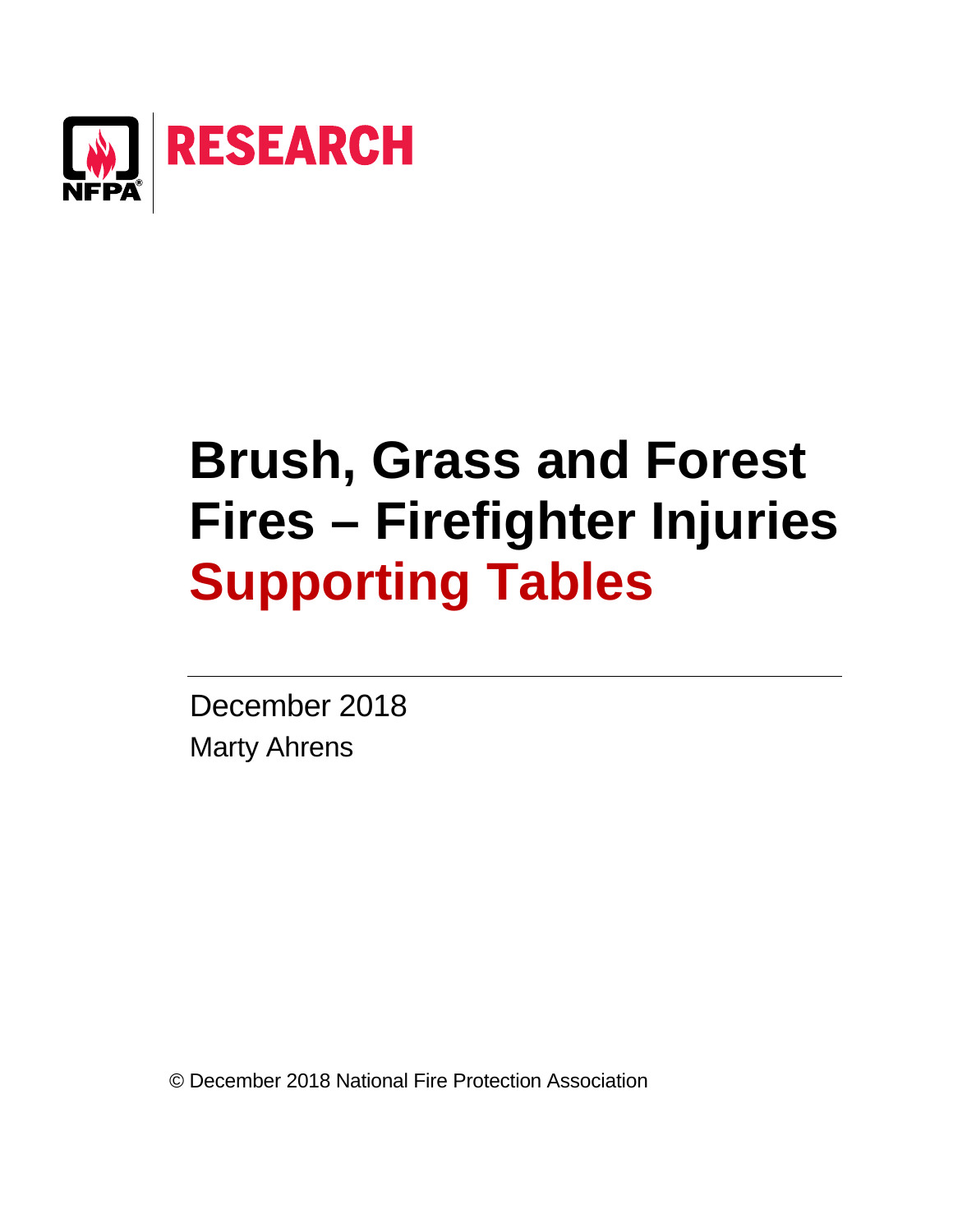Supporting Tables for Local Fire Department Firefighter Injuries at Brush, Grass and Forest Fires: Supporting Tables

| <b>Table</b> | <b>Local Fire Department Firefighter Injuries at</b><br><b>Brush, Grass and Forest Fires by:</b> | Page           |
|--------------|--------------------------------------------------------------------------------------------------|----------------|
|              |                                                                                                  |                |
| Table 1.     | Incident Type                                                                                    | $\overline{2}$ |
| Table 2.     | Acres Burned                                                                                     | $\overline{2}$ |
| Table 3.     | Month                                                                                            | 3              |
| Table 4.     | Affiliation (Career or Volunteer)                                                                | 3              |
| Table 5.     | Affiliation and Gender                                                                           | $\overline{4}$ |
| Table 6.     | <b>Injury Severity</b>                                                                           | $\overline{4}$ |
| Table 7.     | <b>Factor Contributing to Injury</b>                                                             | 5              |
| Table 8.     | Cause of Firefighter Injury                                                                      | 6              |
| Table 9.     | Primary Apparent Symptom                                                                         | 7              |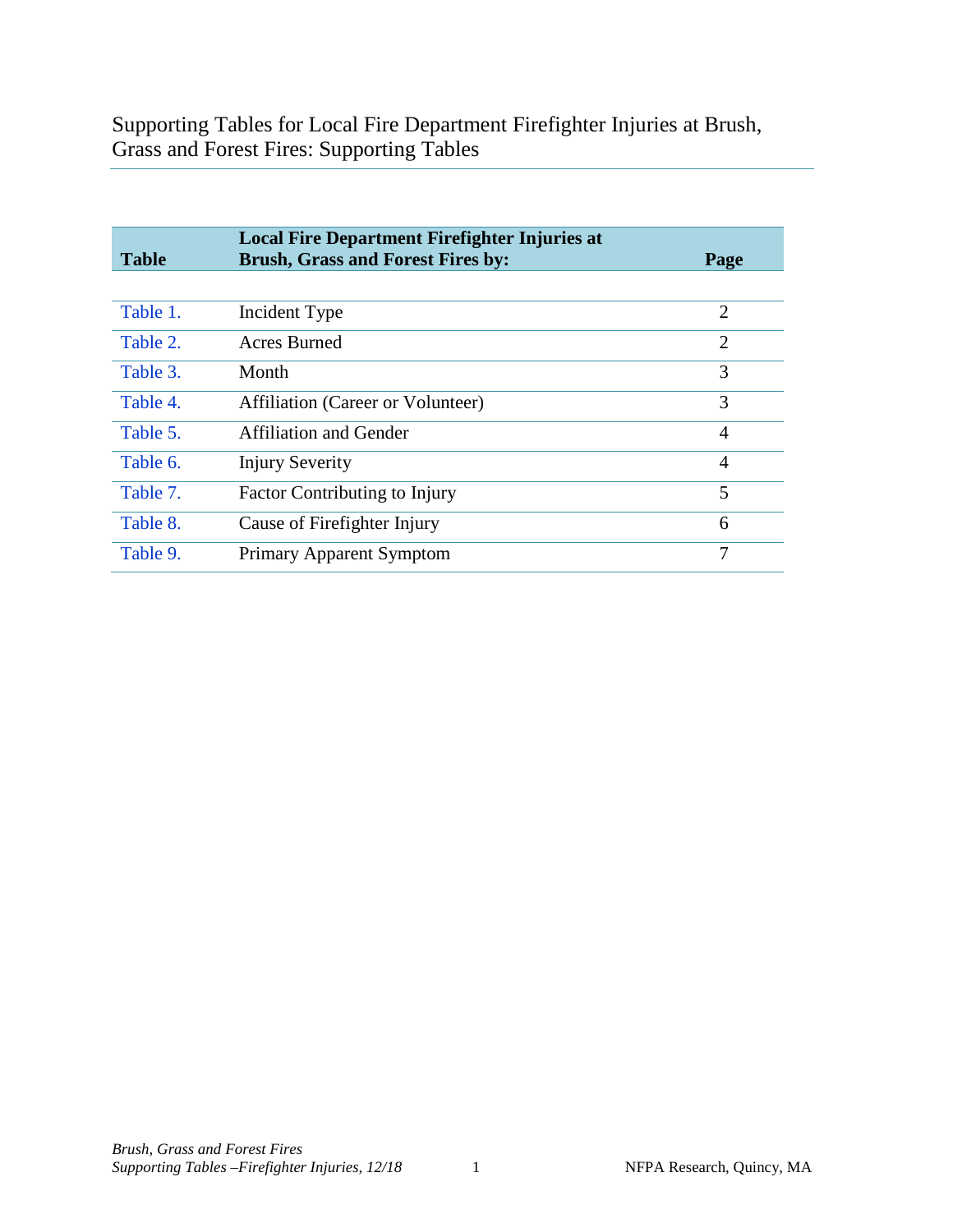## **Table 1. Local Fire Department Firefighter Injuries at Brush, Grass and Forest Fires by Incident Type: 2011-2015 Annual Averages**

<span id="page-2-0"></span>

| <b>Incident Type</b>                  |       | <b>Firefighter Injuries</b> | <b>Fires</b> |           | <b>Fires</b> |  | Injuries per 1,000 |
|---------------------------------------|-------|-----------------------------|--------------|-----------|--------------|--|--------------------|
|                                       |       |                             |              |           |              |  |                    |
| Brush or brush and grass mixture fire | 700   | $(52\%)$                    | 123,700      | $(40\%)$  | 5.6          |  |                    |
| Grass fire                            | 80    | (6%)                        | 38,300       | (13%)     | 2.1          |  |                    |
| Forest, woods or wildland fire.       | 340   | (26%)                       | 30,600       | $(10\%)$  | 11.3         |  |                    |
| Unclassified natural vegetation fire. | 210   | (16%)                       | 113,400      | (37%)     | 1.9          |  |                    |
|                                       |       |                             |              |           |              |  |                    |
| Total                                 | 1.330 | $(100\%)$                   | 306,000      | $(100\%)$ | 4.4          |  |                    |

#### **Table 2. Local Fire Department Firefighter Injuries at Brush, Grass and Forest Fires by Acres Burned: 2011-2015 Annual Averages**

| <b>Incident Type</b> | <b>Fires</b><br><b>Firefighter Injuries</b> |           | Injuries per 1,000<br><b>Fires</b> |           |      |
|----------------------|---------------------------------------------|-----------|------------------------------------|-----------|------|
|                      |                                             |           |                                    |           |      |
| Less than an acre    | 280                                         | (21%)     | 184,700                            | $(60\%)$  | 1.5  |
| $1-10$ acres         | 680                                         | $(51\%)$  | 102,600                            | (34%)     | 6.7  |
| $11-50$ acres        | 180                                         | (14%)     | 12,500                             | (4%)      | 14.5 |
| More than 50 acres   | 190                                         | (14%)     | 6,100                              | $(2\%)$   | 30.6 |
|                      |                                             |           |                                    |           |      |
| Total                | 1,330                                       | $(100\%)$ | 306,000                            | $(100\%)$ | 4.4  |

Note: These are national estimates of fires reported to U.S. municipal fire departments and so exclude fires reported only to Federal or state agencies or industrial fire brigades. National estimates are projections. Sums may not equal totals due to rounding errors. Injuries are rounded to the nearest ten and fires are rounded to the nearest hundred.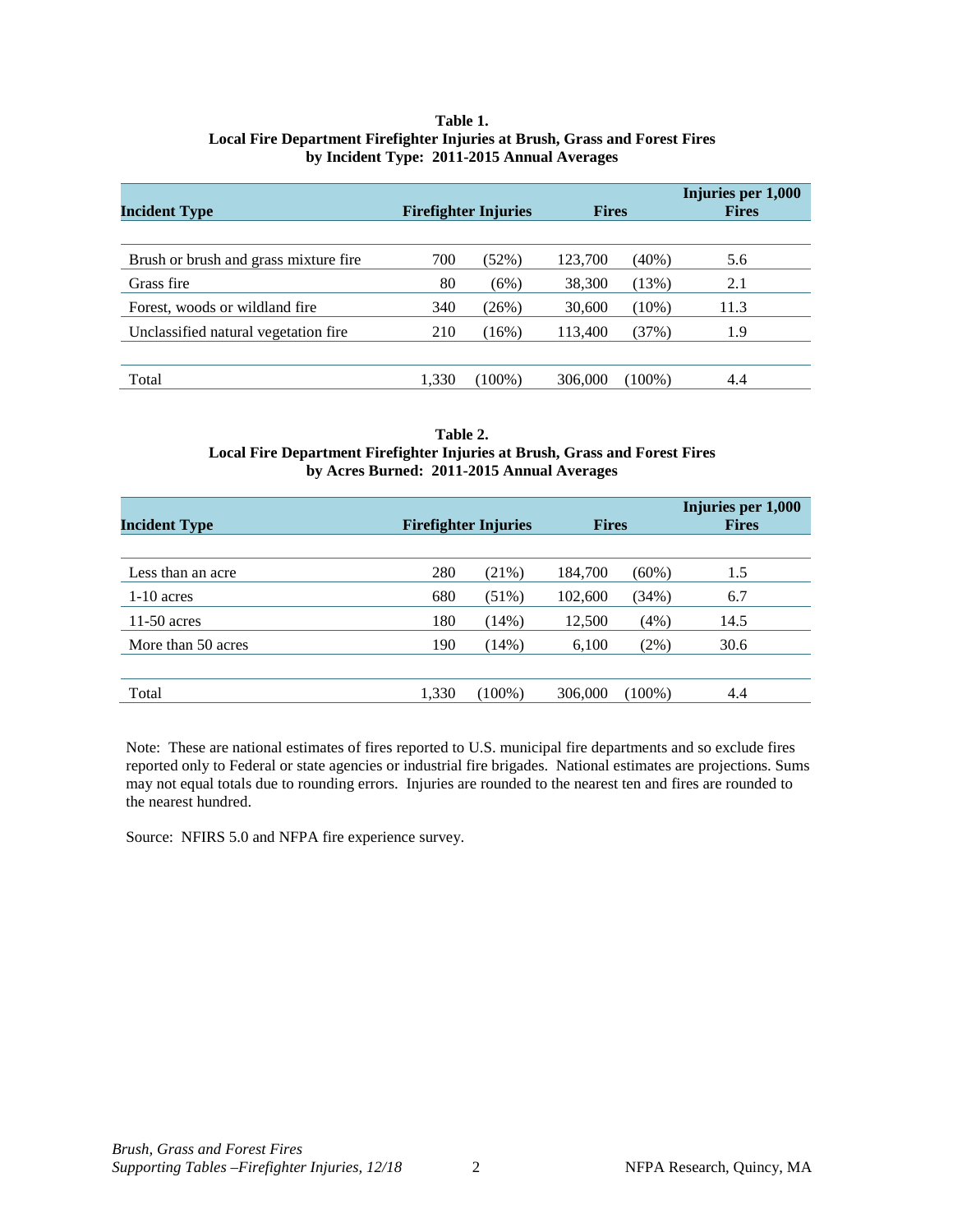## **Table 3.**

# <span id="page-3-0"></span>**Local Fire Department Firefighter Injuries at Brush, Grass and Forest Fires by Month: 2011-2015 Annual Averages**

| Month     | Firefighter<br><b>Injuries</b><br><b>Fires</b> |           |         |           |  |
|-----------|------------------------------------------------|-----------|---------|-----------|--|
|           |                                                |           |         |           |  |
| January   | 60                                             | (4%)      | 21,900  | (7%)      |  |
| February  | 90                                             | (7%)      | 22,200  | (7%)      |  |
| March     | 170                                            | (13%)     | 36,600  | (12%)     |  |
| April     | 180                                            | (13%)     | 38,000  | (12%)     |  |
| May       | 150                                            | $(11\%)$  | 28,800  | (9%)      |  |
| June      | 110                                            | $(9\%)$   | 27,200  | $(9\%)$   |  |
| July      | 170                                            | (13%)     | 36,300  | (12%)     |  |
| August    | 140                                            | $(10\%)$  | 26,400  | $(9\%)$   |  |
| September | 100                                            | (7%)      | 20,100  | (7%)      |  |
| October   | 70                                             | (5%)      | 18,100  | (6%)      |  |
| November  | 70                                             | (5%)      | 19,200  | (6%)      |  |
| December  | 30                                             | (2%)      | 11,200  | (4%)      |  |
|           |                                                |           |         |           |  |
| Total     | 1,330                                          | $(100\%)$ | 306,000 | $(100\%)$ |  |
| Average   | 110                                            | $(8\%)$   | 25,500  | $(8\%)$   |  |

#### **Table 4.**

### **Local Fire Department Firefighter Injuries at Brush, Grass and Forest Fires vs. All Fires by Affiliation: 2011-2015 Annual Averages**

| <b>Affiliation</b> | Firefighter Injuries at Brush,<br><b>Firefighter Injuries at</b><br><b>Grass and Forest Fires</b><br><b>All Fires</b> |          |        |       |
|--------------------|-----------------------------------------------------------------------------------------------------------------------|----------|--------|-------|
| Career             | 820                                                                                                                   | $(61\%)$ | 23,430 | 79%)  |
| Volunteer          | 520                                                                                                                   | 39%)     | 6,150  | (21%) |
| Total              | 1,330                                                                                                                 | (100%)   | 29.580 | 100%` |

Note: These are national estimates of fires reported to U.S. municipal fire departments and so exclude fires reported only to Federal or state agencies or industrial fire brigades. National estimates are projections. Sums may not equal totals due to rounding errors. Injuries are rounded to the nearest ten.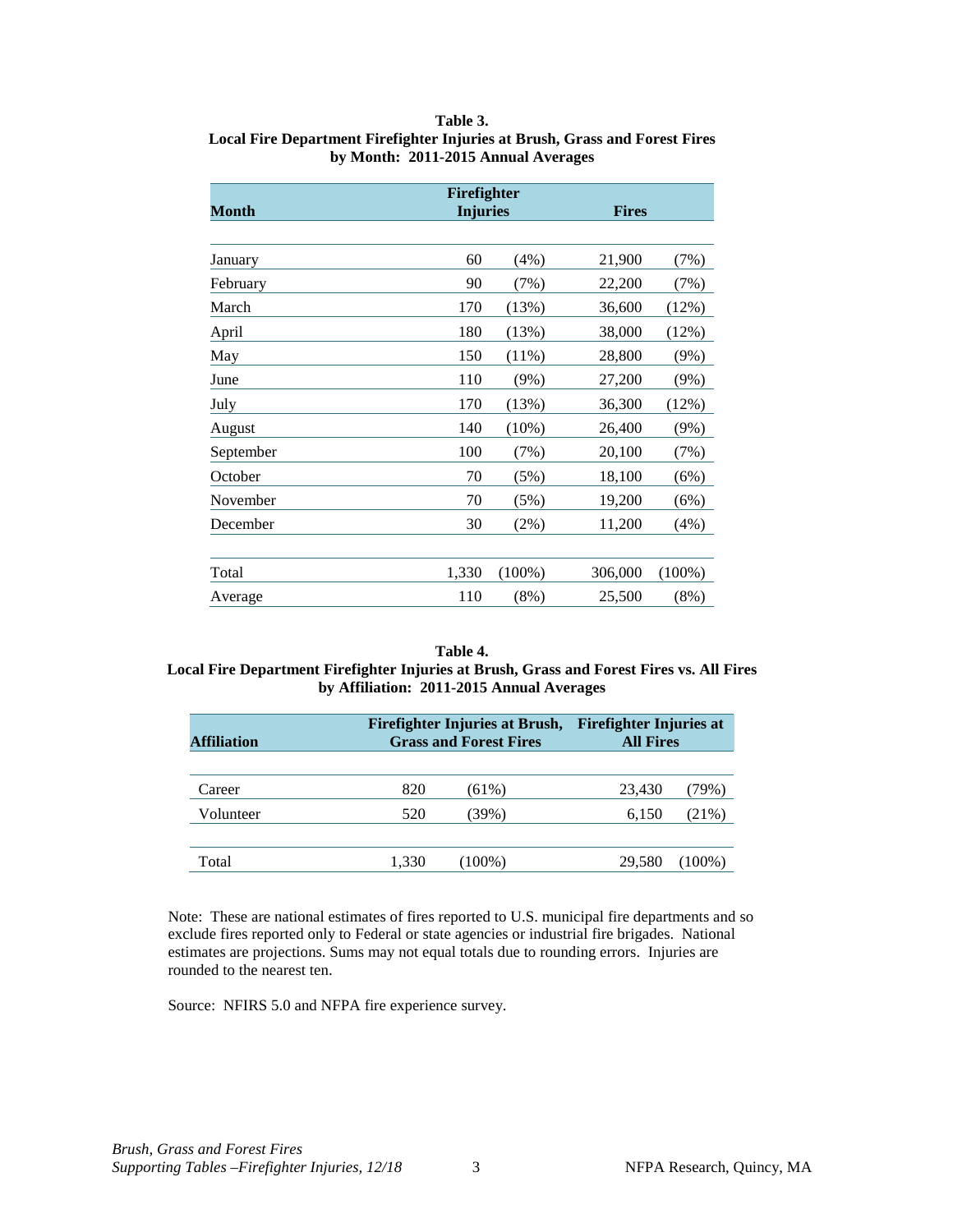### **Table 5. Local Fire Department Firefighter Injuries at Brush, Grass and Forest Fires by Affiliation and Gender: 2011-2015 Annual Averages**

<span id="page-4-0"></span>

| Gender    |       | <b>Male</b> | <b>Female</b> |       |       | <b>Total</b> |
|-----------|-------|-------------|---------------|-------|-------|--------------|
|           |       |             |               |       |       |              |
| Career    | 790   | (97%)       | 30            | (3%)  | 820   | $(100\%)$    |
| Volunteer | 450   | (87%)       | 70            | (13%) | 520   | $(100\%)$    |
|           |       |             |               |       |       |              |
| Total     | 1,240 | (93%)       | 90            | (7%)  | 1,330 | $(100\%)$    |

#### **Table 6. Local Fire Department Firefighter Injuries at Brush, Grass and Forest Fires by Injury Severity: 2011-2015 Annual Averages**

| Severity                                     | <b>Firefighter Injuries</b> |           |
|----------------------------------------------|-----------------------------|-----------|
|                                              |                             |           |
| Minor                                        | 960                         | (72%)     |
| Report only, including exposure              | 390                         | (29%)     |
| First aid only                               | 240                         | $(18\%)$  |
| Treated by physician, not a lost-time injury | 330                         | (25%)     |
| Moderate                                     | 350                         | (26%)     |
| Lost time injury, moderate severity          | 350                         | (26%)     |
| Severe                                       | 20                          | $(2\%)$   |
| Lost time injury, severe                     | 20                          | $(1\%)$   |
| Lost time injury, life threatening           | 10                          | $(1\%)$   |
|                                              |                             |           |
| Total                                        | 1,330                       | $(100\%)$ |

Note: These are national estimates of fires reported to U.S. municipal fire departments and so exclude fires reported only to Federal or state agencies or industrial fire brigades. National estimates are projections. Sums may not equal totals due to rounding errors. Injuries are rounded to the nearest ten.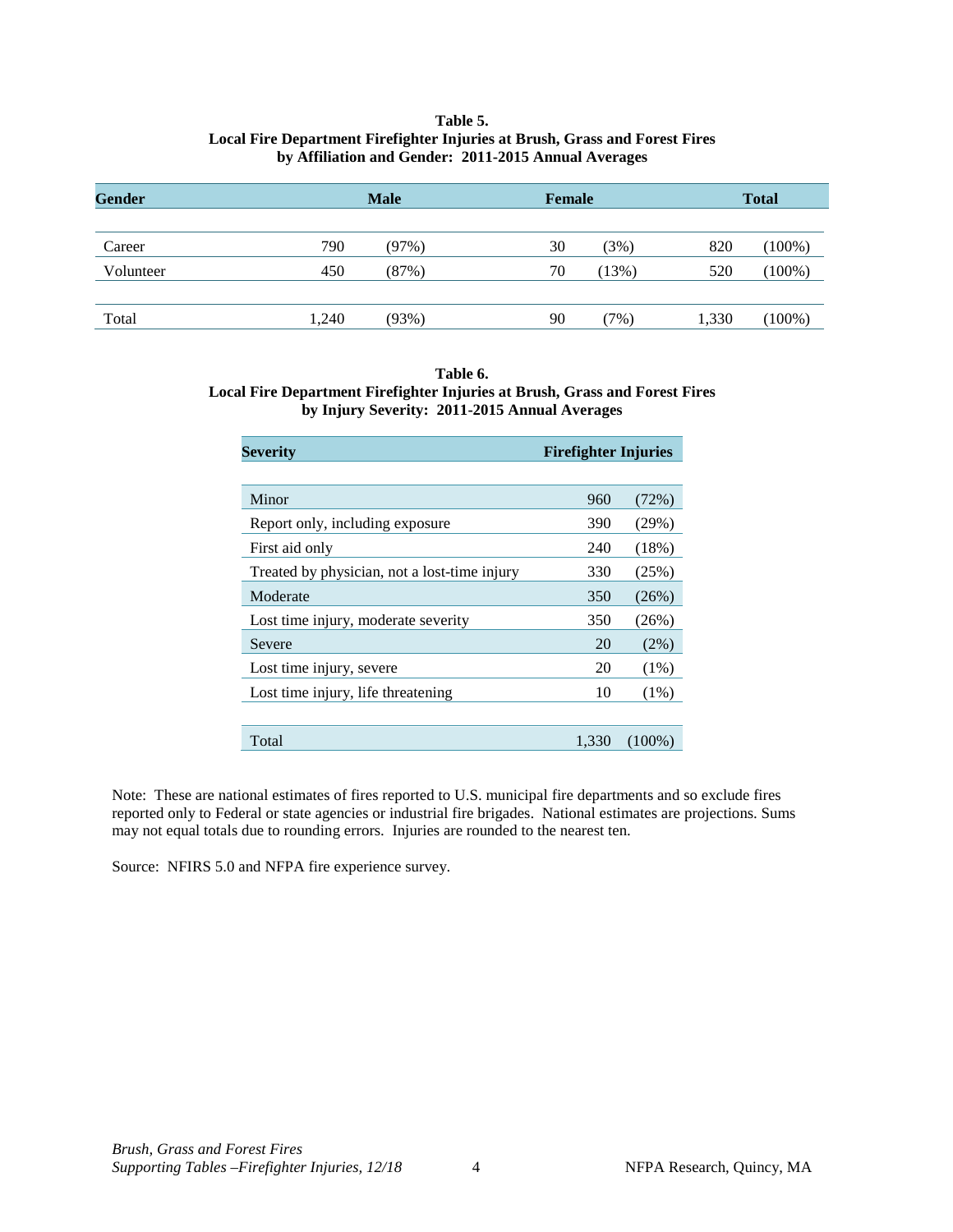# **Table 7.**

<span id="page-5-0"></span>**Local Fire Department Firefighter Injuries at Brush, Grass and Forest Fires by Factor Contributing to Injury: 2011-2015 Annual Averages**

| <b>Factor Contributing to Injury</b>           | <b>Firefighter Injuries</b> |           |
|------------------------------------------------|-----------------------------|-----------|
| Slippery or uneven surface                     | 390                         | (29%)     |
| Uneven surface, including holes in the ground  | 260                         | (20%)     |
| Loose material on surface                      | 40                          | (3%)      |
| Wet surface, including water, soap, foam, etc. | 20                          | (1%)      |
| Fire development                               | 280                         | (21%)     |
| Fire progress, including smoky conditions      | 240                         | (18%)     |
| Unclassified fire development                  | 40                          | (3%)      |
| Unclassified factor contributed to injury      | 220                         | (16%)     |
| Vehicle or apparatus                           | 60                          | (4%)      |
| Firefighter standing on apparatus              | 20                          | $(2\%)$   |
| Unclassified vehicle or apparatus              | 30                          | (2%)      |
| Holes                                          | 50                          | (3%)      |
| Collapse or falling objects                    | 30                          | (2%)      |
| Other known injury factor                      | 10                          | (1%)      |
| No injury factor                               | 290                         | (22%)     |
| Total                                          | 1,330                       | $(100\%)$ |

Note: These are national estimates of fires reported to U.S. municipal fire departments and so exclude fires reported only to Federal or state agencies or industrial fire brigades. National estimates are projections. Sums may not equal totals due to rounding errors. Injuries are rounded to the nearest ten.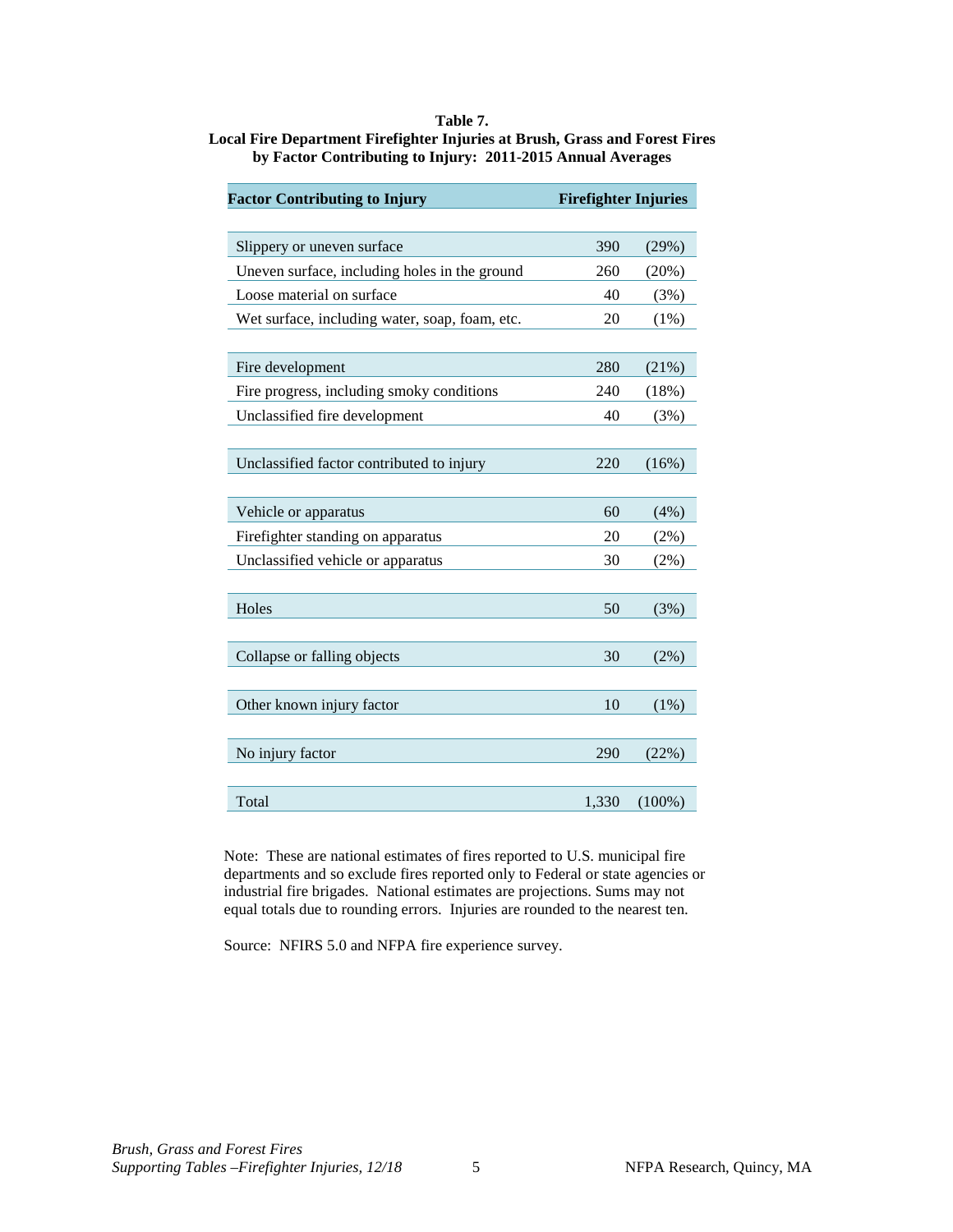## **Table 8.**

#### <span id="page-6-0"></span>**Local Fire Department Firefighter Injuries at Brush, Grass and Forest Fires by Cause of Firefighter Injury: 2011-2015 Annual Averages**

| <b>Firefighter Injuries</b><br><b>Cause of Injury</b> |       |           |
|-------------------------------------------------------|-------|-----------|
|                                                       |       |           |
| Overexertion or strain                                | 370   | (27%)     |
| Exposure to hazard                                    | 250   | (19%)     |
| Slip or trip                                          | 220   | (16%)     |
| Contact with object (firefighter moved                |       |           |
| into/onto)                                            | 150   | $(11\%)$  |
| Unclassified cause                                    | 140   | $(11\%)$  |
| Fall                                                  | 130   | (10%)     |
| Struck or assaulted by person, animal or object       | 70    | (5%)      |
| Jump                                                  | 10    | $(1\%)$   |
| Total                                                 | 1.330 | $(100\%)$ |

Note: These are national estimates of fires reported to U.S. municipal fire departments and so exclude fires reported only to Federal or state agencies or industrial fire brigades. National estimates are projections. Sums may not equal totals due to rounding errors. Injuries are rounded to the nearest ten.